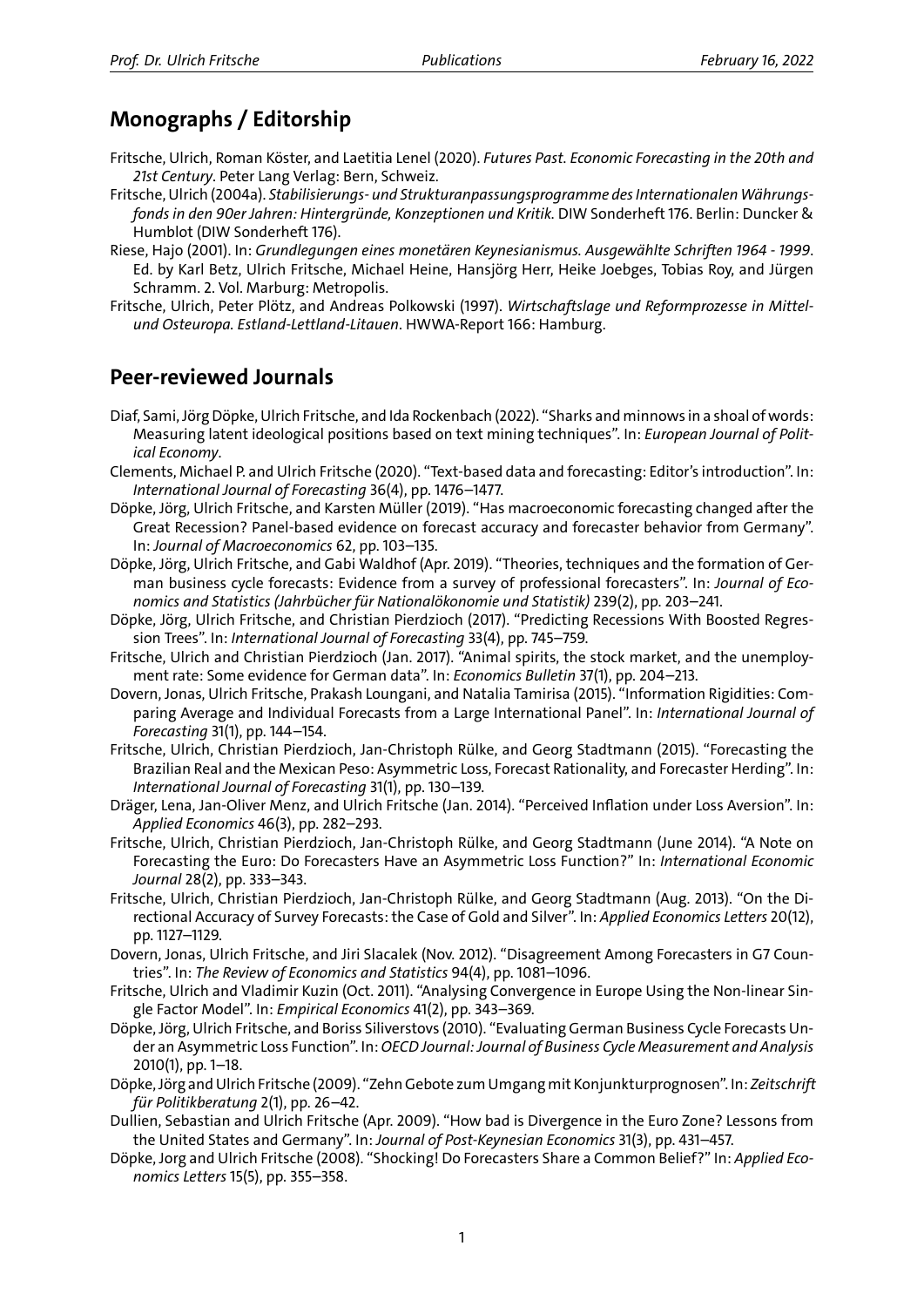- Döpke, Jörg, Jonas Dovern, Ulrich Fritsche, and Jiri Slacalek (Oct. 2008a). "Sticky Information Phillips Curves: European Evidence". In: *Journal of Money, Credit and Banking* 40(7), pp. 1513–1520.
- Döpke, Jörg, Jonas Dovern, Ulrich Fritsche, and Jiri Slacalek (Mar. 2008c). "The Dynamics of European Infla‐ tion Expectations". In: *The B.E. Journal of Macroeconomics* 8(1), pp. 1–23.
- Dullien, Sebastian and Ulrich Fritsche (Nov. 2008). "Does the Dispersion of Unit Labor Cost Dynamics in the EMU imply Long‐run Divergence?" In: *International Economics and Economic Policy* 5(3), pp. 269–295.
- Döpke, Jörg and Ulrich Fritsche (Sept. 2006a). "Growth and Inflation Forecasts for Germany. A Panel‐based Assessment of Accuracy and Efficiency". In: *Empirical Economics* 31(3), pp. 777–798.
- Döpke, Jörg and Ulrich Fritsche (2006b). "When do Forecasters Disagree? An Assessment of German Growth and Inflation Forecast Dispersion". In: *International Journal of Forecasting* 22(1), pp. 125–135.
- Fritsche, Ulrich and Vladimir Kuzin (2005a). "Declining Output Volatility in Germany: Impulses, Propagation, and the Role of Monetary Policy". In: *Applied Economics* 37(21), pp. 2445–2457.
- Fritsche, Ulrich and Vladimir Kuzin (Jan. 2005c). "Prediction of Business Cycle Turning Points in Germany". In:*Journal of Economics and Statistics (Jahrbücher fuer Nationalökonomie und Statistik)* 225(1), pp. 22–43.
- Fritsche, Ulrich, Vladimir Kuzin, and Felix Marklein (2004). "Assessing Leading Indicators for the EMU Area from a Practitioner's Perspective". In: *Applied Economics Quarterly (Konjunkturpolitik)* 49(4), pp. 339–358.
- Fritsche, Ulrich and Sabine Stephan (2002). "Leading Indicators of German Business Cycles ‐ An Assessment of Properties". In: *Journal of Economics and Statistics (Jahrbücher für Nationalökonomie und Statistik)* 222(3), pp. 289–315.

### **Other Journals / Newspapers**

- Erber, Georg, Ulrich Fritsche, and Patrick Christian Harms (Jan. 2017). "The Global Productivity Slowdown: Diagnosis, Causes and Remedies". In: *Intereconomics ‐ Review of European Economic Policy* 52(1), pp. 45– 50.
- Weber, Enzo, Steffen Elstner, Christoph M. Schmidt, Ulrich Fritsche, Patrick Christian Harms, Marianne Saam, Jochen Hartwig, and Hagen Krämer (Feb. 2017). "Schwaches Produktivitätswachstum ‐ zyklisches oder strukturelles Phänomen". In: *Wirtschaftsdienst* 97(2), pp. 83–102.
- Fritsche, Ulrich and Artur Tarassow (May 2015). "Did the ECB Overstep Its Mandate? Assessing Deflationary Risks in the Euro Area". In: *Intereconomics ‐ Review of European Economic Policy* 50(3), pp. 165–170.
- Fritsche, Ulrich (Dec. 2009). "Krise, Arbeitsmarkt, Erholung: Was kommt auf uns zu?" In: *Wirtschaftsdienst* 89(12), pp. 778–779.
- Klär, Erik and Ulrich Fritsche (July 2008). "Mehr Beschäftigung durch weitere Arbeitsmarktreformen?" In: *Wirtschaftsdienst* 88(7), pp. 451–460.
- Dullien, Sebastian and Ulrich Fritsche (2007a). "Anhaltende Divergenz bei Inflations‐ und Lohnentwicklung in der Eurozone: Gefahr für die Währungsunion?" In: *Vierteljahrshefte zur Wirtschaftsforschung / Quar‐ terly Journal of Economic Research* 76(4), pp. 56–76.
- Fritsche, Ulrich (2007). "Natürliche Arbeitslosigkeit und Gleichgewicht in der aktuellen Wirtschaftspolitik: Wo bleibt Keynes?" In: *Politisches Lernen* 25(1‐2), pp. 19–21.
- Fritsche, Ulrich and Jörg Döpke (2006b). "Treffgenauigkeit, Rationalität und Streuung von Konjunkturprog‐ nosen für Deutschland". In: *Vierteljahrshefte zur Wirtschaftsforschung / Quarterly Journal of Economic Research* 75(2), pp. 34–53.
- Döpke, Jörg, Jonas Dovern, Ulrich Fritsche, and Jiri Slacalek (2005). "Household Inflation Expectations". In: *Media Tenor Newsletter*( 152), pp. 70–72.
- Fritsche, Ulrich (2004c). "Wie funktioniert eigentlich eine Konjunkturprognose?" In: *DIW@school*1, pp. 2–4.
- Fritsche, Ulrich (2004d). "Zur Zukunft des Stabilitäts‐ undWachstumspaktes". In:*Vierteljahrshefte zurWirtschafts‐ forschung / Quarterly Journal of Economic Research* 73(3), pp. 343–344.
- Horn, Gustav A. and Ulrich Fritsche (Aug. 2003). "Auf die Brille kommt es an". In: *Financial Times Deutschland*.
- Pflüger, Michael and Ulrich Fritsche (2002). "Stabilisierungspolitik in Euroland". In: *Vierteljahrshefte zur Wirtschaftsforschung / Quarterly Journal of Economic Research* 71(3), pp. 293–295.
- Fritsche, Ulrich (2001a). "Business Cycle Research in the European Economic and Monetary Union: An Intro‐ duction". In: *Vierteljahrshefte zur Wirtschaftsforschung / Quarterly Journal of Economic Research* 70(3), p. 309.
- Horn, Gustav A., Ulrich Fritsche, and Wolfgang Scheremet (2000). "Die doppelte Währungsunion: Deutsch‐ land und Europa im wirtschaftlichen Integrationsprozess ‐ ein Rückblick und ein Vergleich". In: *Viertel‐ jahrshefte zur Wirtschaftsforschung / Quarterly Journal of Economic Research* 69(2), pp. 163–177.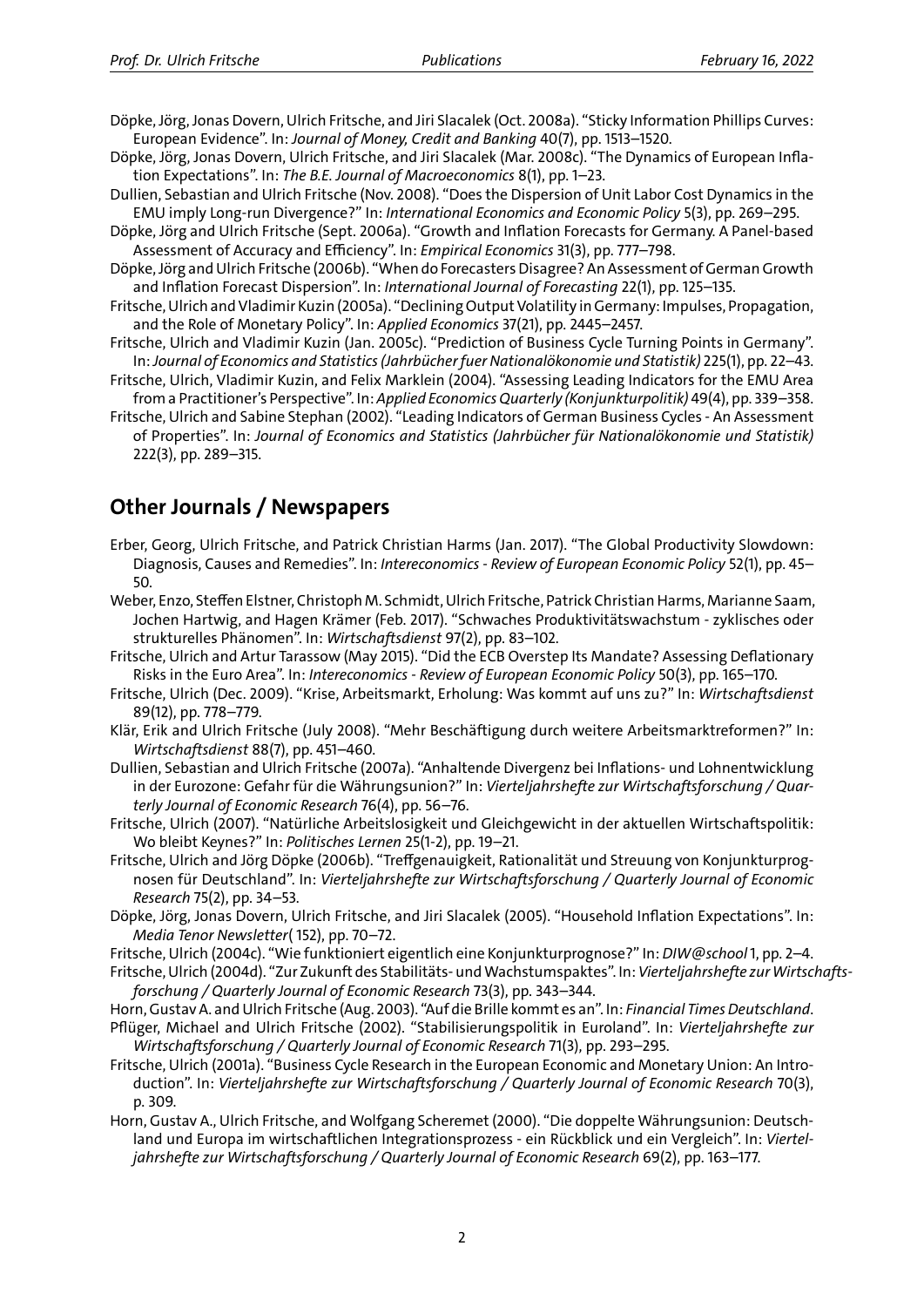- Fritsche, Ulrich (1999b). "Konzeptionelle Schwächen von IWF‐Stabilisierungsprogrammen im Kontext der Asienkrise". In: *Vierteljahrshefte zur Wirtschaftsforschung / Quarterly Journal of Economic Research* 68(1), pp. 110–117.
- Müller, Michael and Ulrich Fritsche (Jan. 1999). "The Informal Sector in Kazakstan". In: *Kazakstan Economic Trends*, pp. 33–50.

# **Collected Volumes / Encyclopedia**

- Döpke, Jörg, Ulrich Fritsche, and Gabi Waldhof (2020). "Never Change a Losing Horse?: On Adaptations in German Forecasting after the Great Financial Crisis". In: *Futures Past. Economic Forecasting in the 20th and 21st Century*. Ed. by Ulrich Fritsche, Roman Köster, and Laetitia Lenel. Peter Lang Verlag: Bern, Schweiz.
- Lenel, Laetitia, Roman Köster, and Ulrich Fritsche (2020). "Introduction". In: *Futures Past. Economic Fore‐ casting in the 20th and 21st Century*. Ed. by Ulrich Fritsche, Roman Köster, and Laetitia Lenel. Peter Lang Verlag: Bern, Schweiz.
- Fritsche, Ulrich and Christian Proaño (2019). "Theoretische Modellbildung und praktische Konjunkturprog‐ nose: Ein Spannungsfeld?" In: *Makroökoonomie im Dienste der Menschen: Festschrift für Gustav A. Horn*. Ed. by Sebastian Dullien, Harald Hagemann, Heike Joebges, Camille Logeay, and Katja Rietzler. Metropo‐ lis.
- Fritsche, Ulrich (2014). "Is Germany's Model of Export‐Led Growth Sustainable in a Currency Union?" In: *Competitiveness in the European Economy*. Ed. by Stefan Collignon and Piero Esposito. Routledge, pp. 75– 81.
- Fritsche, Ulrich (2011). "Stabilitätspolitik auf Europäischer Ebene". In: *Koordinierung der Finanzpolitik im Bundesstaat: Stabilitätspolitik ‐ Finanzausgleich ‐ Verschuldungsgrenze*. Ed. by Peter Biwald, Peter Bußjäger, Hans Pitlik, and Margit Schratzenstaller. Wien: nw Verlag, pp. 37–40.
- Fritsche, Ulrich (2006b). "Stichwort "Konjunktur/Konjunkturpolitik"". In: *Evangelisches Staatslexikon*. Ed. by Werner Heun, Martin Honecker, Martin Morlok, and Joachim Wieland. Stuttgart: Kohlhammer.
- Fritsche, Ulrich, Michael Heine, Hansjörg Herr, Gustav Horn, and Cornelia Kaiser (2005). "Macroeconomic Regime and Economic Development: The Case of the USA". In: *Macroeconomic policy coordination in Europe and the role of the trade unions*. Ed. by Eckhard Hein, Torsten Niechoj, Thorsten Schulten, and Achim Truger. Brusels: ETUI, pp. 69–110.
- Fritsche, Ulrich, Michael Heine, Hansjörg Herr, Gustav Horn, and Cornelia Kaiser (2004). "Makroökonomis‐ che Regime und ökonomische Entwicklung: Das Beispiel USA". In: *EuropasWirtschaft gestalten.Makroökonomis‐ che Koordinierung und die Rolle der Gewerkschaften*. Ed. by Eckhard Hein, Torsten Niechoj, Thorsten Schulten, and Achim Truger. Hamburg: VSA‐Verlag, pp. 51–79.
- Fritsche, Ulrich (1999a). "Finanzsystem und Geldpolitik in Estland. Beispiel einer erfolgreichen Politik?" In: *Spontaner oder gestalteter Prozeß? Die Rolle des Staates in derWirtschaftstransformation osteuropäischer Länder*. Ed. by Hans‐Herrmann Höhmann. Baden‐Baden: Nomos, pp. 315–333.
- Fritsche, Ulrich, Gustav Horn, Wolfgang Scheremet, and Rudolf Zwiener (1999). "Is There a Need for a Co‐ ordinated European Wage and Labour Market Policy?" In: *The Role of Employer Associations and Labor Unions in the EMU. Institutional Requirements for European Economic Policies*. Ed. by Gerhard Huemer, Michael Mesch, and Franz Traxler. Aldershot: Ashgate, pp. 65–84.
- Fritsche, Ulrich (1997). "Estland". In: *Wirtschaftslage und Reformprozesse in Mittel‐ und Osteuropa. Sammel‐ band 1997*. Ed. by Bundesministerium für Wirtschaft. Berlin, pp. 118–123.

## **Discussion Papers**

- Diaf, Sami and Ulrich Fritsche (2021). *Topic Scaling: A Joint Document Scaling Topic Model Approach To Learn Time‐Specific Topics*. arXiv: 2104.01117 [cs.IR].
- Diaf, Sami, Jörg Döpke, Ulrich Fritsche, and Ida Rockenbach (2020). *Sharks and minnows in a shoal of words: Measuring latent ideological positions of German economic research institutes based on text mining tech‐ niques*. Macroeconomics and Finance Series 202001. University of Hamburg, Department of Socioeco‐ nomics.
- Ishak, PhoebeW. and Ulrich Fri[tsche \(Apr. 2019\).](https://arxiv.org/abs/2104.01117)*Oil Price Shocks and Protest: Can Shadow Economy Mitigate?* Macroeconomics and Finance Series 201901. University of Hamburg, Department of Socioeconomics.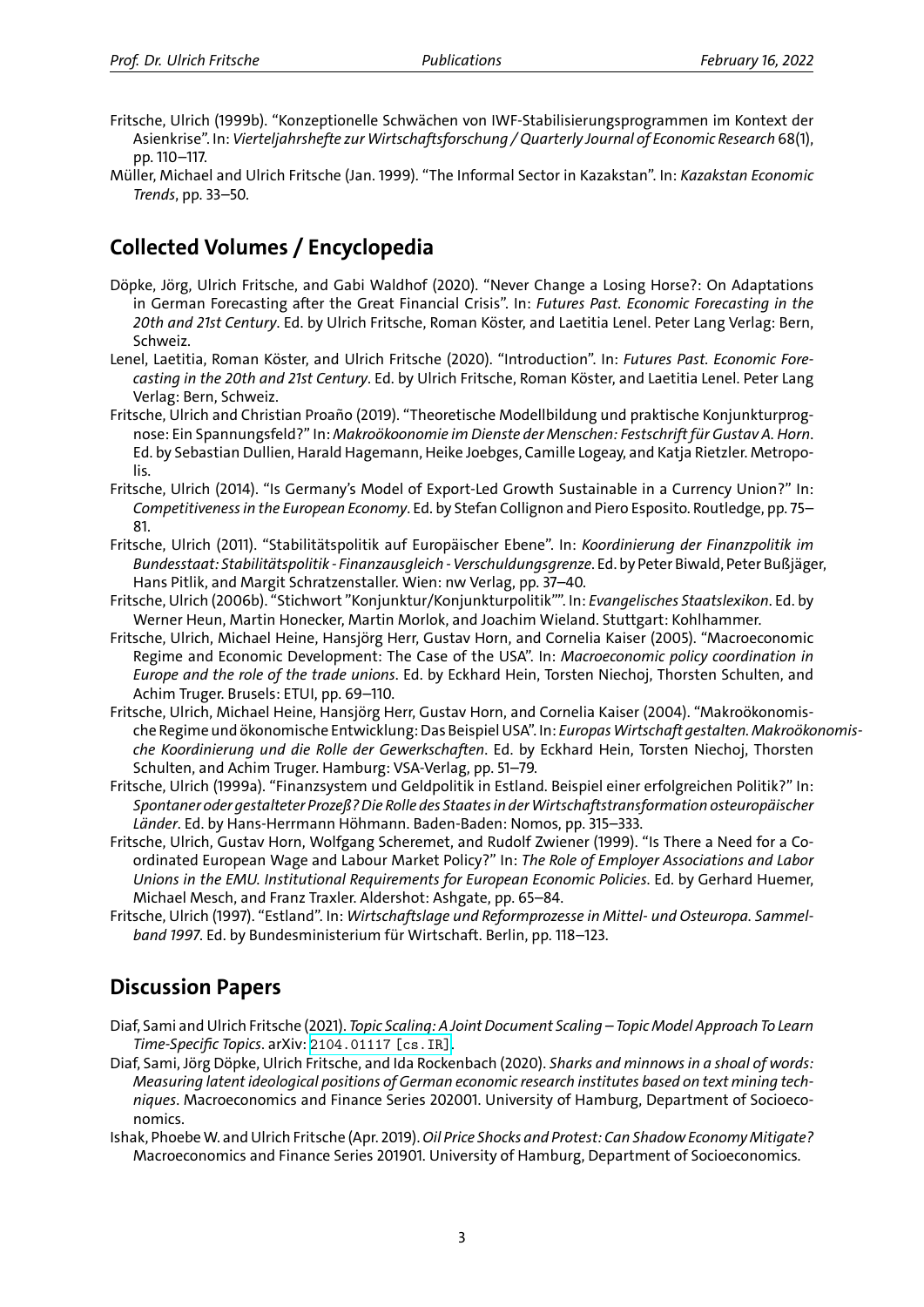- Döpke, Jörg, Ulrich Fritsche, and Karsten Müller (2018a). *Has Macroeconomic Forecasting changed after the Great Recession? ‐ Panel‐based Evidence on Accuracy and Forecaster Behaviour from Germany*. Macroe‐ conomics and Finance Series 201803. University of Hamburg, Department of Socioeconomics.
- Döpke, Jörg, Ulrich Fritsche, and Karsten Müller (May 2018b). *Has Macroeconomic Forecasting changed af‐ ter the Great Recession? ‐ Panel‐based Evidence on Accuracy and Forecaster Behaviour from Germany*. Macroeconomics and Finance Series 201803. University of Hamburg, Department of Socioeconomics.
- Fritsche, Ulrich and Johannes Puckelwald (2018). *Deciphering Professional Forecasters' Stories ‐ Analyzing a Corpus of Textual Predictions for the German Economy*. Macroeconomics and Finance Series 201804. University of Hamburg, Department of Socioeconomics.
- Döpke, Jörg, Ulrich Fritsche, and Gabi Waldhof (2017). *Theories, techniques and the formation of German business cycle forecasts: Evidence from a survey of professional forecasters*. Macroeconomics and Finance Series 201701. University of Hamburg, Department of Socioeconomics.
- Fritsche, Ulrich and Artur Tarassow (2017). *Vergleichende Evaluation der Konjunkturprognosen des Instituts für Makroökonomie und Konjunkturforschung an der Hans‐Böckler‐Stiftung für den Zeitraum 2005‐2014*. IMK Studies 54‐2017. IMK at the Hans Boeckler Foundation, Macroeconomic Policy Institute.
- Erber, Georg, Ulrich Fritsche, and Patrick Harms (2016). *Labor Productivity Slowdown in the Developed Economies. Another Productivity Puzzle?* Macroeconomics and Finance Series 201604. Hamburg University, Depart‐ ment Socioeconomics.
- Fritsche, Ulrich and Christian Pierdzioch (Jan. 2016). *Animal Spirits, the Stock Market, and the Unemployment Rate: Some Evidence for German Data*. Macroeconomics and Finance Series 201601. Hamburg University, Department Socioeconomics.
- Döpke, Jörg, Ulrich Fritsche, and Christian Pierdzioch (Feb. 2015). *Predicting Recessions in Germany With Boosted Regression Trees*. Macroeconomics and Finance Series 201505. Hamburg University, Department Socioeconomics.
- Arnold, Eva, Lena Dräger, and Ulrich Fritsche (Feb. 2014). *Evaluating the Link between Consumers' Savings Portfolio Decisions, their Inflation Expectations and Economic News*. Macroeconomics and Finance Series 201402. Hamburg University, Department Socioeconomics.
- Dovern, Jonas, Ulrich Fritsche, Prakash Loungani, and Natalia Tamirisa (Jan. 2014). *Information Rigidities: Comparing Average And Individual Forecasts For A Large International Panel*. Working Papers 2014‐001. The George Washington University, Department of Economics, Research Program on Forecasting.
- Dovern, Jonas, Ulrich Fritsche, Prakash Loungani, and Natalia T. Tamirisa (Feb. 2014). *Information Rigidities: Comparing Average and Individual Forecasts for a Large International Panel*. IMF Working Papers 14/31. International Monetary Fund.
- Glass, Katharina and Ulrich Fritsche (June 2014). *Real‐time Macroeconomic Data and Uncertainty*. Macroe‐ conomics and Finance Series 201406. Hamburg University, Department Socioeconomics.
- Dovern, Jonas, Ulrich Fritsche, Prakash Loungani, and Natalia Tamirisa (2013). *Information Rigidities in Eco‐ nomic Growth Forecasts: Evidence from a Large International Panel*. Annual Conference 2013 (Duessel‐ dorf): Competition Policy and Regulation in a Global Economic Order 79936. Verein für Socialpolitik / German Economic Association.
- Dovern, Jonas, Ulrich Fritsche, Prakash Loungani, and Natalia T. Tamirisa (Feb. 2013). *Information Rigidities in Economic Growth Forecasts; Evidence from a Large International Panel*. IMF Working Papers 13/56. In‐ ternational Monetary Fund.
- Dräger, Lena and Ulrich Fritsche (Dec. 2013). *Don't Worry, Be Right! Survey Wording Effects on Inflation Per‐ ceptions and Expectations*. Macroeconomics and Finance Series 201308. Hamburg University, Depart‐ ment Socioeconomics.
- Fritsche, Ulrich, Christian Pierdzioch, Jan‐Christoph Ruelke, and Georg Stadtmann (Feb. 2012a). *Forecasting the Brazilian Real and the Mexican Peso: Asymmetric Loss, Forecast Rationality, and Forecaster Herding*. Macroeconomics and Finance Series 201202. Hamburg University, Department Socioeconomics.
- Fritsche, Ulrich, Christian Pierdzioch, Jan‐Christoph Ruelke, and Georg Stadtmann (Feb. 2012b). *Forecasting the Euro: Do Forecasters Have an Asymmetric Loss Function?* Macroeconomics and Finance Series 201201. Hamburg University, Department Socioeconomics.
- Colavecchio, Roberta, Ulrich Fritsche, and Michael Graff (Feb. 2011). *Inflation Inequality in Europe*. Macroe‐ conomics and Finance Series 201102. Hamburg University, Department Socioeconomics.
- Dräger, Lena, Jan‐Oliver Menz, and Ulrich Fritsche (2011). *Perceived Inflation under Loss Aversion*. Macroeco‐ nomics and Finance Series 201105. Hamburg University, Department Socioeconomics.
- Fritsche, Ulrich and Ingrid Größl (2010). *New Keynesian DSGE Models and the IS‐LM Paradigm*. IMK Working Paper 1‐2010. IMK at the Hans Boeckler Foundation, Macroeconomic Policy Institute.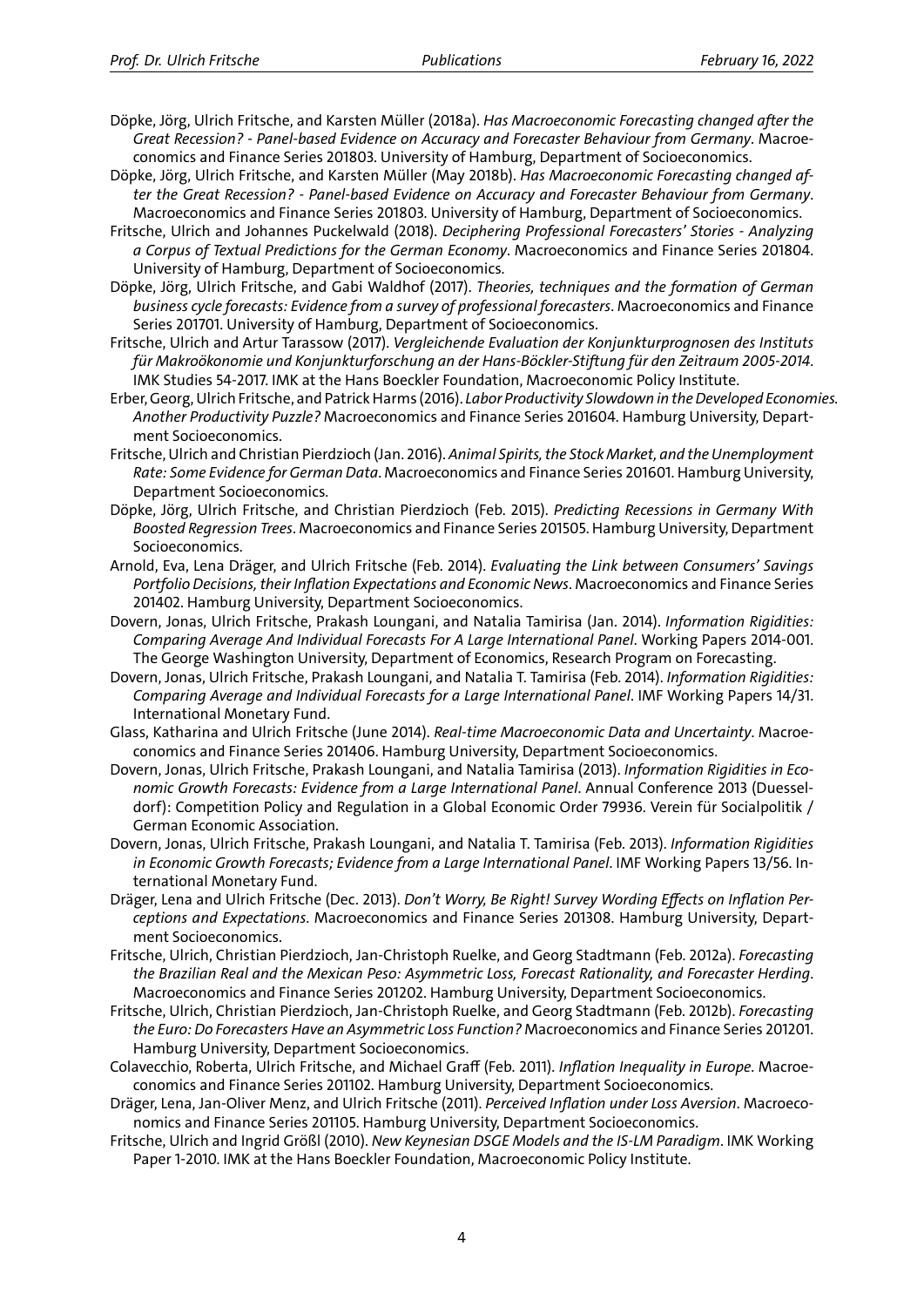- Fritsche, Ulrich and Ullrich Heilemann (Jan. 2010). *Too Many Cooks? The German Joint Diagnosis and Its Pro‐ duction*. Macroeconomics and Finance Series 201001. Hamburg University, Department Socioeconomics.
- Döpke, Jörg, Ulrich Fritsche, and Boriss Siliverstovs (July 2009a). *Evaluating German Business Cycle Forecasts Under an Asymmetric Loss Function*. Macroeconomics and Finance Series 200905. Hamburg University, Department Socioeconomics.
- Döpke, Jörg, Ulrich Fritsche, and Boriss Siliverstovs (Aug. 2009b). *Evaluating German Business Cycle Forecasts Under an Asymmetric Loss Function*. KOF Working papers 09‐237. KOF Swiss Economic Institute, ETH Zurich.
- Dovern, Jonas, Ulrich Fritsche, and Jiri Slacalek (Aug. 2009a). *Disagreement among Forecasters in G7 Coun‐ tries*. Working Paper Series 1082. European Central Bank.
- Dovern, Jonas, Ulrich Fritsche, and Jiri Slacalek (Sept. 2009b). *Disagreement among Forecasters in G7 Coun‐ tries*. Macroeconomics and Finance Series 200906. Hamburg University, Department Socioeconomics.
- Dullien, Sebastian, Ulrich Fritsche, Ingrid Groessl, and Michael Paetz (Sept. 2009a). *Adjustment in EMU: Is Convergence Assured?* Macroeconomics and Finance Series 200907. Hamburg University, Department Socioeconomics.
- Dullien, Sebastian, Ulrich Fritsche, Ingrid Groessl, and Michael Paetz (2009b). *Adjustment in EMU: Is Con‐ vergence Assured?* IMK Working Paper 07‐2009. IMK at the Hans Boeckler Foundation, Macroeconomic Policy Institute.
- Fritsche, Ulrich, Sarah Lein, and Sebastian Weber (July 2009). *Do Prices in the EMU Converge (Non‐linearly)?* Macroeconomics and Finance Series 200904. Hamburg University, Department Socioeconomics.
- Vogel, Lena, Jan‐Oliver Menz, and Ulrich Fritsche (July 2009). *Prospect Theory and Inflation Perceptions ‐ An Empirical Assessment*. Macroeconomics and Finance Series 200903. Hamburg University, Department Socioeconomics.
- Döpke, Jörg, Jonas Dovern, Ulrich Fritsche, and Jiri Slacalek (Sept. 2008b). *Sticky information Phillips Curves: European Evidence*. Working Paper Series 0930. European Central Bank.
- Dovern, Jonas and Ulrich Fritsche (May 2008a). *Estimating Fundamental Cross‐Section Dispersion from Fixed Event Forecasts*. Macroeconomics and Finance Series 200801. Hamburg University, Department Socioe‐ conomics.
- Dovern, Jonas and Ulrich Fritsche (2008b). *Estimating Fundamental Cross‐Section Dispersion from Fixed Event Forecasts*. Discussion Papers of DIW Berlin 787. DIW Berlin, German Institute for Economic Re‐ search.
- Fritsche, Ulrich and Vladimir Kuzin (June 2008). *Analysing Convergence in Europe Using a Non‐linear Single Factor Model*. Macroeconomics and Finance Series 200802. Hamburg University, Department Socioeco‐ nomics.
- Kuzin, Vladimir and Ulrich Fritsche (2008). *Transition Paths to Convergence and Convergence Clusters in EMU: Evidence from a Nonlinear Time‐Varying Factor Model Framework*. EcoMod2008 23800072. EcoMod.
- Dullien, Sebastian and Ulrich Fritsche (Feb. 2007c). *Does the Dispersion of Unit Labor Cost Dynamics in the EMU Imply Long‐run Divergence? Results from a Comparison with the United States of America and Ger‐ many*. Macroeconomics and Finance Series 200702. Hamburg University, Department Socioeconomics.
- Dullien, Sebastian and Ulrich Fritsche (2007d). *Does the Dispersion of Unit Labor Cost Dynamics in the EMU Imply Long‐Run Divergence?: Results from a Comparison with the United States of America and Germany*. Discussion Papers of DIW Berlin 674. DIW Berlin, German Institute for Economic Research.
- Fritsche, Ulrich, Erik Klaer, Jirka Slacalek, and Florian Zinsmeister (Dec. 2007). *Makroökonomische Bedin‐ gungen für die Rückkehr zur Vollbeschäftigung: Plädoyer für einen mehrdimensionalen Ansatz*. Macroe‐ conomics and Finance Series 200701. Hamburg University, Department Socioeconomics.
- Fritsche, Ulrich and Vladimir Kuzin (Feb. 2007a). *Unit Labor Cost Growth Differentials in the Euro Area, Ger‐ many, and the US: Lessons from PANIC and Cluster Analysis*. Macroeconomics and Finance Series 200703. Hamburg University, Department Socioeconomics.
- Fritsche, Ulrich and Vladimir Kuzin (2007b). *Unit Labor Cost Growth Differentials in the Euro Area, Germany, and the US: Lessons from PANIC and Cluster Analysis*. Discussion Papers of DIW Berlin 667. DIW Berlin, German Institute for Economic Research.
- Größl, Ingrid and Ulrich Fritsche (Sept. 2007a). *Default Option, Risk‐Aversion and Household Borrowing Be‐ haviour*.Macroeconomics and Finance Series 200705. Hamburg University, Department Socioeconomics.
- Größl, Ingrid and Ulrich Fritsche (2007b). *The Store‐of‐Value‐Function of Money as a Component of House‐ hold Risk Management*. Discussion Papers of DIW Berlin 660. DIW Berlin, German Institute for Economic Research.
- Döpke, Jörg, Jonas Dovern, Ulrich Fritsche, and Jiri Slacalek (2006a). *Sticky Information Phillips Curves: Euro‐ pean Evidence*. Discussion Papers of DIW Berlin 615. DIW Berlin, German Institute for Economic Research.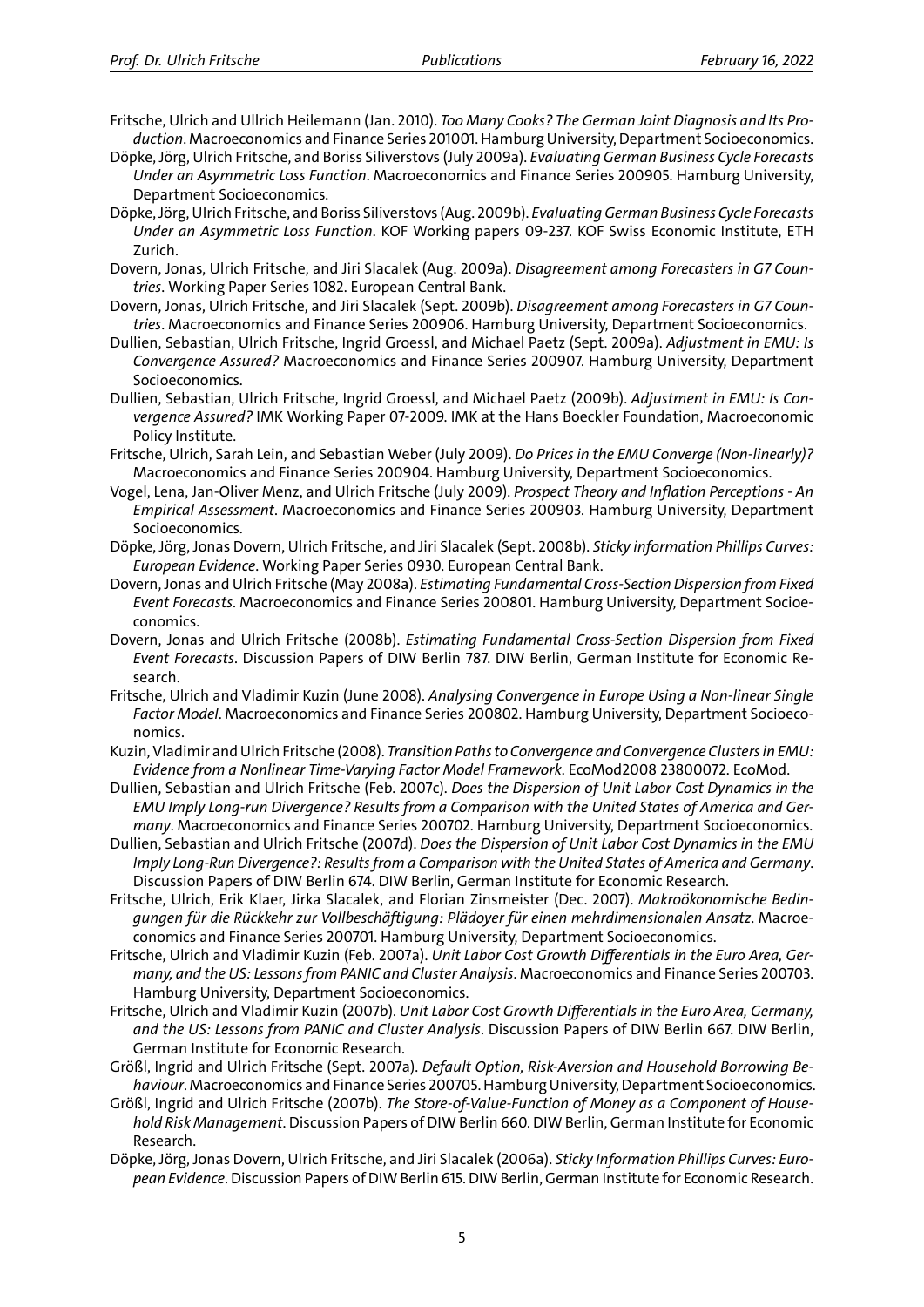- Döpke, Jörg, Jonas Dovern, Ulrich Fritsche, and Jiri Slacalek (2006b). *The Dynamics of European Inflation Expectations*. Discussion Papers of DIW Berlin 571. DIW Berlin, German Institute for Economic Research.
- Dovern, Jonas, Joerg Doepke, Ulrich Fritsche, and Jirka Slacalek (Oct. 2006a). *Sticky Information Phillips Curves: European Evidence*. Macroeconomics and Finance Series 200604. Hamburg University, Depart‐ ment Socioeconomics.
- Dovern, Jonas, Joerg Doepke, Ulrich Fritsche, and Jirka Slacalek (July 2006b). *The Dynamics of European Inflation Expectations*. Macroeconomics and Finance Series 200603. Hamburg University, Department Socioeconomics.
- Dullien, Sebastian and Ulrich Fritsche (Oct. 2006). *How bad is Divergence in the Euro‐Zone? Lessons from the United States of America and Germany*. Macroeconomics and Finance Series 200605. Hamburg Univer‐ sity, Department Socioeconomics.
- Fritsche, Ulrich (2006a). *Ergebnisse der ökonometrischen Untersuchung zum Forschungsprojekt Wirtschaft‐ spolitische Regime westlicher Industrienationen*. Working Papers 24. Institute of Management Berlin (IMB), Berlin School of Economics and Law.
- Fritsche, Ulrich and Jörg Döpke (Feb. 2006a). *Forecast Errors and the Macroeconomy III A Non-Linear Relationship?* Macroeconomics and Finance Series 200602. Hamburg University, Department Socioeconomics.
- Fritsche, Ulrich and Jan Gottschalk (Apr. 2006). *The New Keynesian Model and the Long‐run Vertical Phillips Curve: Does it hold for Germany?* Macroeconomics and Finance Series 200601. Hamburg University, De‐ partment Socioeconomics.
- Größl, Ingrid and Ulrich Fritsche (Dec. 2006). *The Store‐of‐Value‐Function ofMoney as a Component of House‐ hold Risk Management*. Macroeconomics and Finance Series 200606. Hamburg University, Department Socioeconomics.
- Erber, Georg and Ulrich Fritsche (2005a). *Estimating and Forecasting Aggregate Productivity Growth Trends in the US and Germany*. Discussion Papers of DIW Berlin 471. DIW Berlin, German Institute for Economic Research.
- Fritsche, Ulrich and Jörg Döpke (2005). *Forecast Errors and the Macroeconomy: A Non‐Linear Relationship?* Discussion Papers of DIW Berlin 498. DIW Berlin, German Institute for Economic Research.
- Fritsche, Ulrich and Vladimir Kuzin (Sept. 2005b).*Declining Output Volatility in Germany: Impulses, Propaga‐ tion, and the Role of the Monetary Policy*. Money Macro and Finance (MMF) Research Group Conference 2005 70. Money Macro and Finance Research Group.
- Gottschalk, Jan and Ulrich Fritsche (2005). *The New KeynesianModel and the Long‐Run Vertical Phillips Curve: Does It Hold for Germany?* Discussion Papers of DIW Berlin 521. DIW Berlin, German Institute for Eco‐ nomic Research.
- Slacalek, Jiri, Jörg Döpke, and Ulrich Fritsche (Nov. 2005). *Estimating Sticky Information Phillips Curve: Inter‐ national Evidence from the Consensus Survey of Forecasters*. Computing in Economics and Finance 2005 260. Society for Computational Economics.
- Slacalek, Jirka, Ulrich Fritsche, Jonas Dovern, and Jörg Döpke (2005). *European Inflation Expectations Dy‐ namics*. Discussion Paper Series 1: Economic Studies 2005,37. Deutsche Bundesbank, Research Centre.
- Döpke, Jörg and Ulrich Fritsche (2004). *Growth and Inflation Forecasts for Germany: An Assessment of Ac‐ curacy and Dispersion*. Discussion Papers of DIW Berlin 399. DIW Berlin, German Institute for Economic Research.
- Fritsche, Ulrich and Vladimir Kuzin (2004). *Declining Output Volatility in Germany: Impulses, Propagation, and the Role of Monetary Policy*. Discussion Papers of DIW Berlin 433. DIW Berlin, German Institute for Economic Research.
- Fritsche, Ulrich (2002). *Tobins q, Marktlagengewinne und die Investitionstätigkeit in Deutschland zwischen 1960 und 2000*. Berlin (= DIW Research Notes. 13).
- Fritsche, Ulrich and Vladimir Kuzin (2002a). *Do Leading Indicators Help to Predict Business Cycle Turning Points in Germany?* Discussion Papers of DIW Berlin 314. DIW Berlin, German Institute for Economic Research.
- Fritsche, Ulrich and Vladimir Kuzin (2002b). *Prediction of Business Cycle Turning Points in Germany*. Eco‐ Mod2004 330600054. EcoMod.
- Fritsche, Ulrich and Camille Logeay (2002). *Structural Unemployment and the Output Gap in Germany: Ev‐ idence from an SVAR Analysis within a Hysteresis Framework*. Discussion Papers of DIW Berlin 312. DIW Berlin, German Institute for Economic Research.
- Fritsche, Ulrich (2001b). *Do Probit Models Help in Forecasting Turning Points in German Business Cycles?* Dis‐ cussion Papers of DIW Berlin 241. DIW Berlin, German Institute for Economic Research.
- Fritsche, Ulrich (Feb. 2001c). *Do Probit Models Help in Forecasting Turning Points of German Business Cycles?* Macroeconomics 0012022. EconWPA.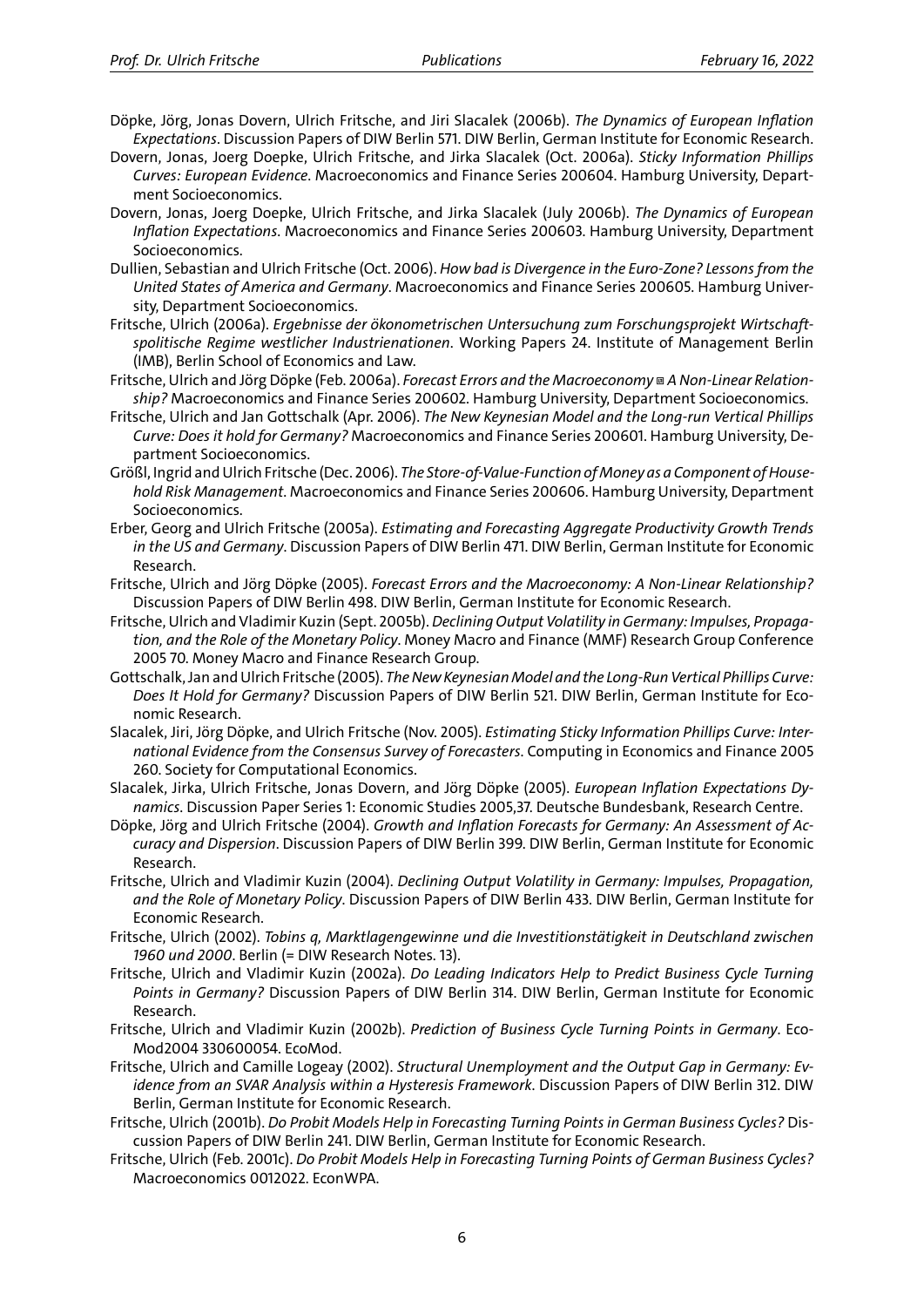- Fritsche, Ulrich, Gustav Horn, and Silke Tober (2001). *Potential Output and Monetary Policy*. Paper presented at the EUROFRAME/FT Conference "What is the growth potential in Europe?".
- Fritsche, Ulrich and Felix Marklein (2001a). *Leading Indicators of Euroland Business Cycles*. Discussion Papers of DIW Berlin 238. DIW Berlin, German Institute for Economic Research.
- Fritsche, Ulrich and Felix Marklein (Feb. 2001b). *Leading Indicators of Euroland Business Cycles*. Macroeco‐ nomics 0012021. EconWPA.
- Fritsche, Ulrich and Sabine Stephan (2000a). *Leading Indicators of German Business Cycles: An Assessment of Properties*. Discussion Papers of DIW Berlin 207. DIW Berlin, German Institute for Economic Research.
- Fritsche, Ulrich and Sabine Stephan (May 2000b). *Leading Indicators of German Business Cycles: An Assess‐ ment of Properties*. Macroeconomics 0004005. EconWPA.
- Betz, Karl and Ulrich Fritsche (1999). *Verhindern uneinsichtige Gewerkschaften die Vollbeschäftigung? Kri‐ tische Anmerkungen zur Position des SVR und des IfW.* Berlin (=Diskussionspapiere des Fachbereichs Wirtschaftswissenschaft der Freien Universität Berlin. 4/1999).
- Döpke, Jörg, Ulrich Fritsche, and Jan Gottschalk (1999). *Indikatoren zur Prognose der Investitionen in Deutsch‐ land*. Kiel (= Kieler Arbeitspapiere. 906).
- Fritsche, Ulrich (1999c). *Vorlaufeigenschaften von Ifo-Indikatoren für Westdeutschland*. Discussion Papers of DIW Berlin 179. DIW Berlin, German Institute for Economic Research.

### **DIW‐Wochenberichte / DIW Economic Bulletin**

- DIW (several issues, 1998‐2005). *Macroeconomic Forecasts and Analysis (Grundlinien der Wirtschaftsentwick‐ lung)*.
- Gemeinschaftsdiagnose (several issues, 1998‐2005). *Macroeconomic Forecasts and Analysis published by the leading German Economic Research Institutes (Die Lage der Weltwirtschaft und der deutschen Wirtschaft)*. Wochenbericht des DIW.
- Erber, Georg and Ulrich Fritsche (2009). "Productivity Growth in Germany: No Sustainable Economic Recov‐ ery in Sight". In: *Weekly Report* 5(3), pp. 19–25.

Erber, Georg and Ulrich Fritsche (2008). "Produktivitätswachstum in Deutschland: kein nachhaltiger Auf‐ schwung in Sicht". In: *DIW Wochenbericht* 75(36), pp. 512–519.

- Dullien, Sebastian and Ulrich Fritsche (2007b). "Anhaltende Divergenz der Lohnstückkostenentwicklung im Euroraum problematisch". In: *DIW Wochenbericht* 74(22), pp. 349–357.
- Erber, Georg and Ulrich Fritsche (2005b). "Productivity Growth in the United States and Germany: Is Ger‐ many Falling Further behind?" In: *Weekly Report* 1(24), pp. 281–287.
- Erber, Georg and Ulrich Fritsche (2005c). "Produktivitätswachstum in den USA und Deutschland: fällt Deutsch‐ land weiter zurück?" In: *DIW Wochenbericht* 72(30), pp. 455–461.
- Fritsche, Ulrich (2005). "Warum Konjunkturprognosen?" In: *DIW Wochenbericht* 72(22), pp. 361–369.
- Fritsche, Ulrich (2004b). "USA: Geschichte einer ungewöhnlichen Rezession". In: *DIW Wochenbericht* 71(15), pp. 177–183.
- Horn, Gustav A. and Ulrich Fritsche (2002a). "Argentinia in crisis". In: *DIW Economic Bulletin* 39(4), pp. 119– 126.
- Horn, Gustav A. and Ulrich Fritsche (2002b). "Argentinien in der Krise". In:*DIWWochenbericht* 69(12), pp. 197– 204.
- Fritsche, Ulrich (2001d). "U.S. Economy Contracting ‐ Economic Policy Rates with Massive Countermea‐ sures". In: *DIW Economic Bulletin* 38(7), pp. 211–238.
- Fritsche, Ulrich (2001e). "US‐Wirtschaft im Abschwung ‐ Wirtschaftspolitik steuert massiv gegen". In: *DIW Wochenbericht* 68(23), pp. 347–354.
- Fritsche, Ulrich (2000). "Ausrüstungs‐ und Bauinvestitionen in der Europäischen Währungsunion deutlich ausgeweitet". In: *DIW Wochenbericht* 67(13), pp. 180–184.
- Fritsche, Ulrich, Gustav‐Adolf Horn, and Wolfgang Scheremet (2000a). "ECB Raises Interest Rates: Vain At‐ tempt to Stabilise the Euro". In: *DIW Economic Bulletin* 37(6), pp. 169–174.
- Fritsche, Ulrich, Gustav‐Adolf Horn, and Wolfgang Scheremet (2000b). "Zinserhöhung der EZB: ein verge‐ blicher Schritt zur Stabilisierung des Euro". In: *DIW Wochenbericht* 67(20), pp. 299–305.